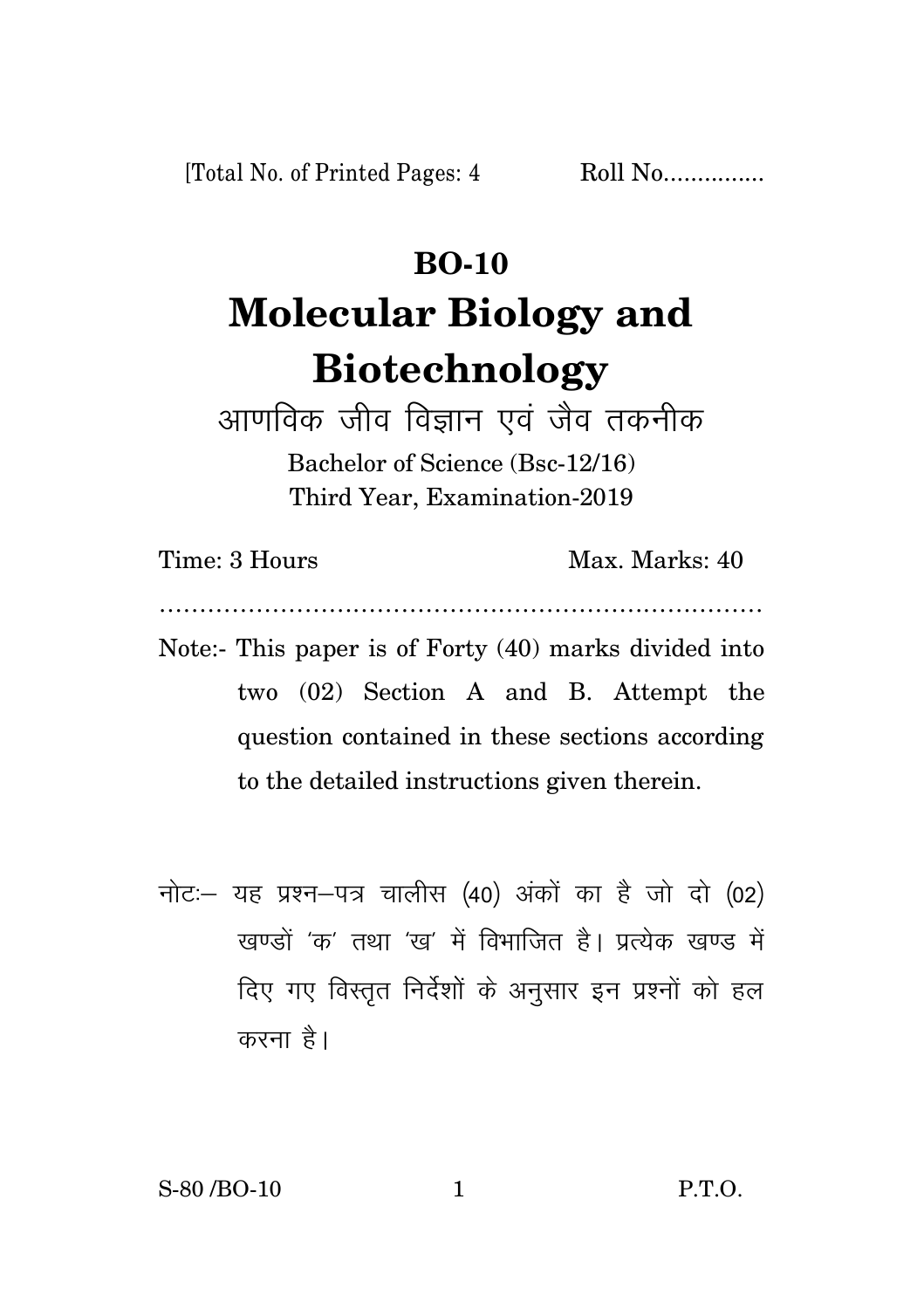## Section-A (खण्ड-अ)

(Long Answer Type Question) (दीर्घ उत्तरीय प्रश्न)

- Note:- Section A contains Three (03) long answertype questions of Ten (10) marks each. Learners are required to answer any Two  $(02)$  questions only.  $(2 \times 10=20)$
- नोट: खण्ड 'क' में तीन (03) दीर्घ उत्तरीय प्रश्न दिये गये हैं। प्रत्येक प्रश्न के लिए दस (10) अंक निर्धारित हैं। शिक्षार्थियों को इनमें से केवल दो (02) प्रश्नों के उत्तर देने हैं।
- 1. What is plant tissue culture? Describe the application and advantage of plant tissue culture technique.

पादप ऊतक संवर्धन क्या है? पादप ऊतक संवर्धन के अनप्रयोग एवं उपयोगिता का वर्णन कीजिए।

2. What is Gene expression? Explain the process of protein-synthesis in eukaryotes.

जीन अभिव्यक्ति क्या है? युकैरियोटस में प्रोटीन संश्लेषण की क्रियाविधि को समझाइये।

S-80 /BO-10 2 P.T.O.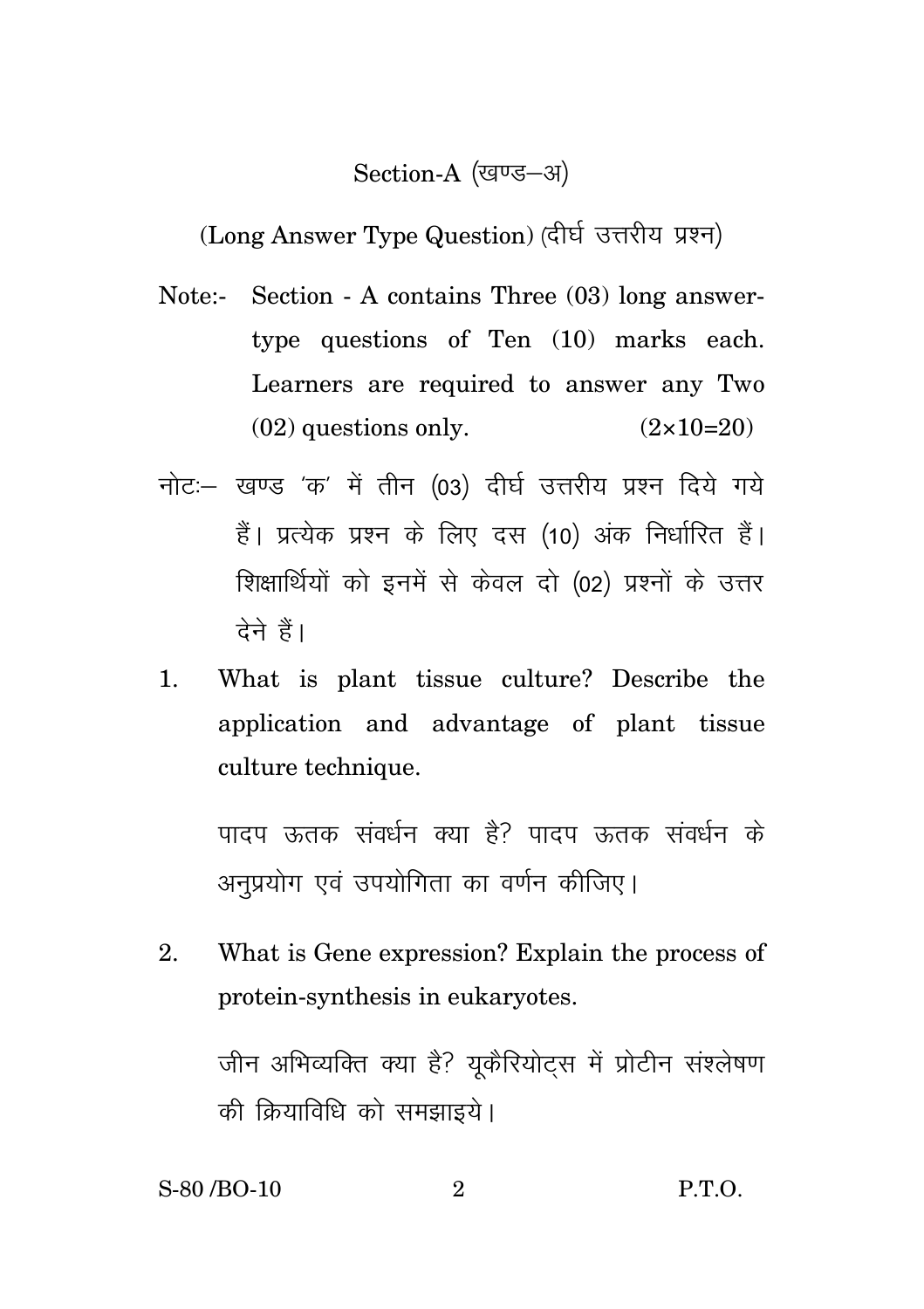3. Write an essay on transgenic plants and fruit improvement.

टांसजैनिक पादप एवं फल सधार पर निबन्ध लिखिये।

Section-B (खण्ड-ख)

(Short Answer Type Question) (लघु उत्तरीय प्रश्न)

Note:- Section-B contains six (06) short answer type questions of five (05) marks each. Learners are required to answer any four (04) questions only.  $(5 \times 4=20)$ 

- नोट: खण्ड 'ख' में छ: (06) लघ उत्तरीय प्रश्न दिये गये हैं। प्रत्येक प्रश्न के लिए पाँच (05) अंक निर्धारित हैं। शिक्षार्थियों को इनमें से केवल चार (04) प्रश्नों के त्तर देने हैं।
- 1. RNA structure and Function. आर.एन.ए. संरचना और कार्य।
- 2. Anther Culture. परागकोश संवर्धन ।

S-80 /BO-10 3 P.T.O.